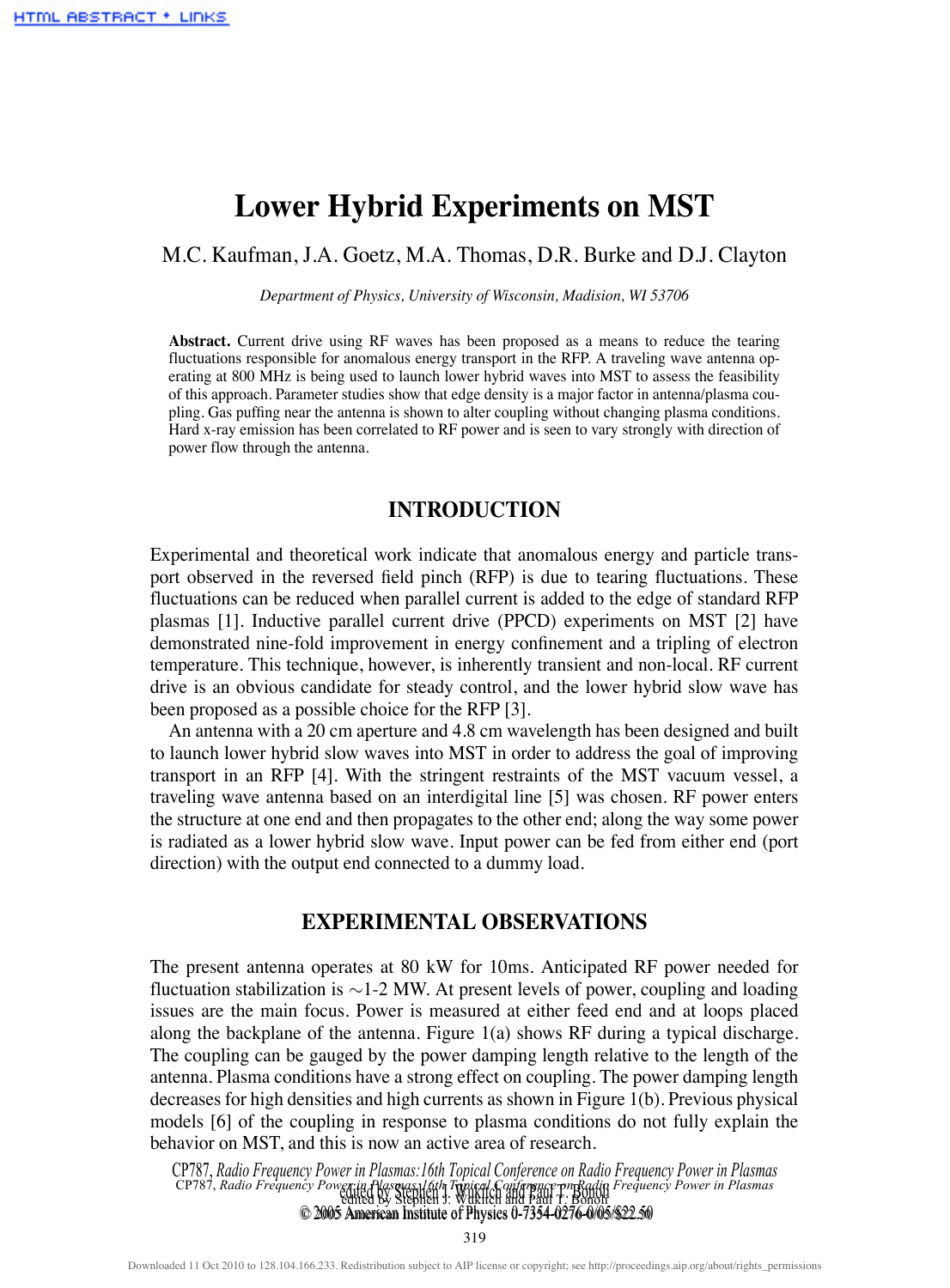

**FIGURE 1.** (a) Calculation of damping length of RF power flowing down the antenna. (b) Damping Length vs. Density for several different plasma currents.

In high confinement RFP plasmas, the coupling between the antenna and plasma is low. Density profiles show a steep gradient in the high confinement regime, giving a low edge density near the antenna face. Transitions from high to low confinement plasmas with RF power applied have shown a distinct change in the coupling behavior at the transition time. The density profile also flattens at the same time giving an indication that local edge density is a major driver of antenna performance.

To explore the possibility of good RF operation in high confinement plasmas, we attempted to increase the edge density near the antenna with local gas puffing. Similar experiments were done in H-mode plasmas on JET with promising results [7]. Figure 2(a) shows a toroidal cross section of MST with a conduction pipe attached to a puff valve threaded through the pumping duct and terminating approximately 15 cm from the port 2 feed on the antenna. Helium was used and the relative size of the gas input was monitored by an edge-chord spectrometer.

At the time of the experiment, high confinement PPCD plasmas were not reliably obtained, so lower current, low density plasmas were used instead. Although not in a high confinement regime, the antenna also couples very poorly in such plasmas. Figure 2(b) shows the response of the antenna to local puffing for ports 1 and 2 into low density plasmas. For a given line-averaged density, the damping length of the power flow decreases with edge puffing in both port directions. For puffs approximately 50% larger than those displayed in the Figure, the change in damping length becomes more pronounced. This gives confidence that not only can good antenna performance in a high confinement regime be achieved, but also that coupling can at least be increased in other operating conditions.

Hard x-rays are the primary means to detect interaction of the LH wave with the plasma. A fixed array of CdZnTe detectors is positioned opposite and view the face of the antenna. Additionally, several movable detectors allow for crossviews and views toroidally away from the antenna.

Figure 3 shows contour plots of x-ray flux and energy on RF power ramp-up for a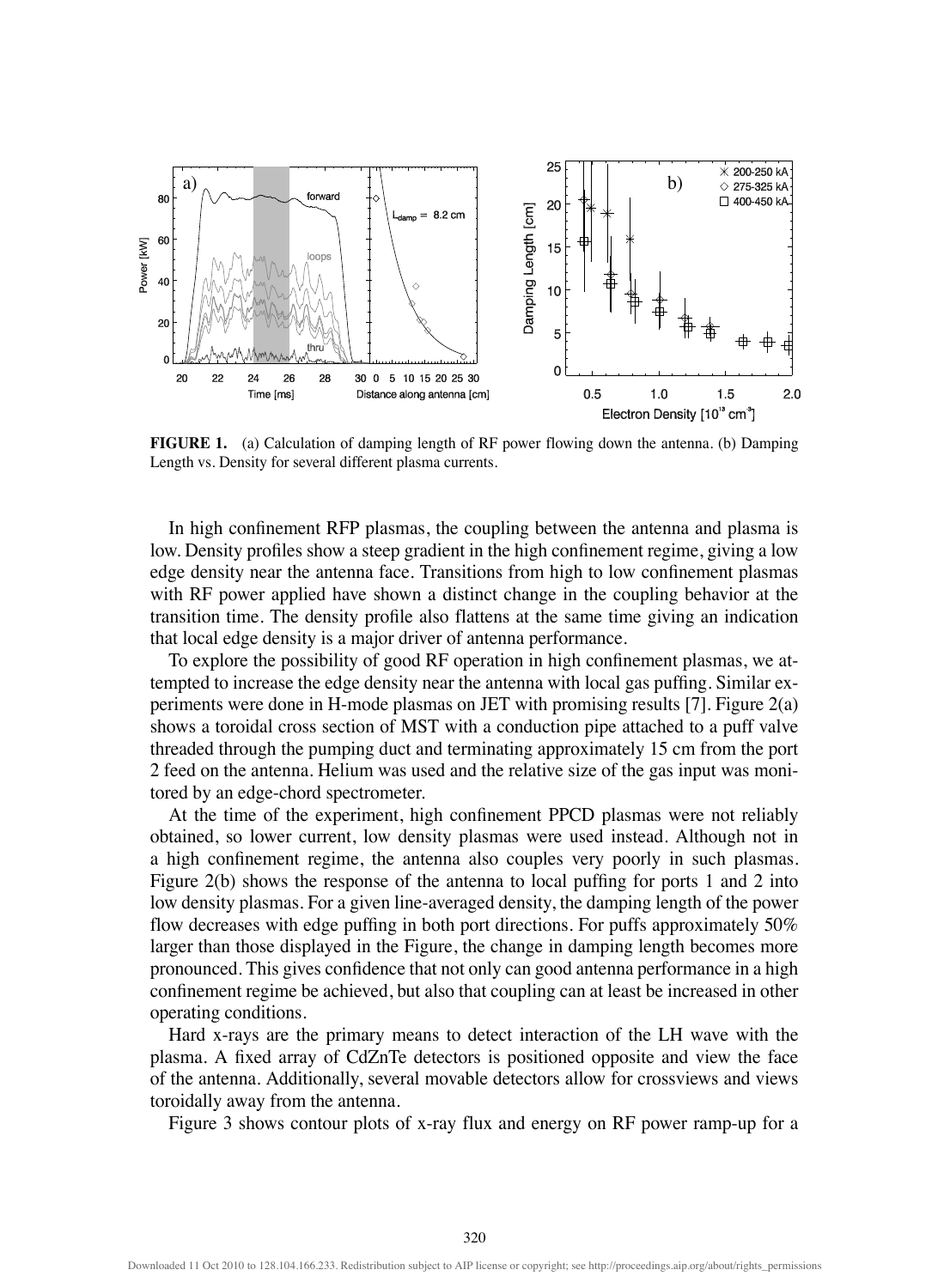

**FIGURE** 2. (a) Diagram of localized puffing apparatus near the lower hybrid antenna, (b) Damping length vs. line-averaged density for local puffing on ports 1 and 2.



**FIGURE 3.** Plot of hard x-ray flux vs RF power for both feed directions.

detector viewing the middle of the antenna. There is a threshold for x-ray production that occurs when power is  $\sim$  5 kW at the center of the antenna. There is also a notable increase in x-ray flux and energy as RF power increases.

While the overall x-ray energies produced by RF are similar for both power feed directions, power fed from outboard end of the antenna produces a much higher flux